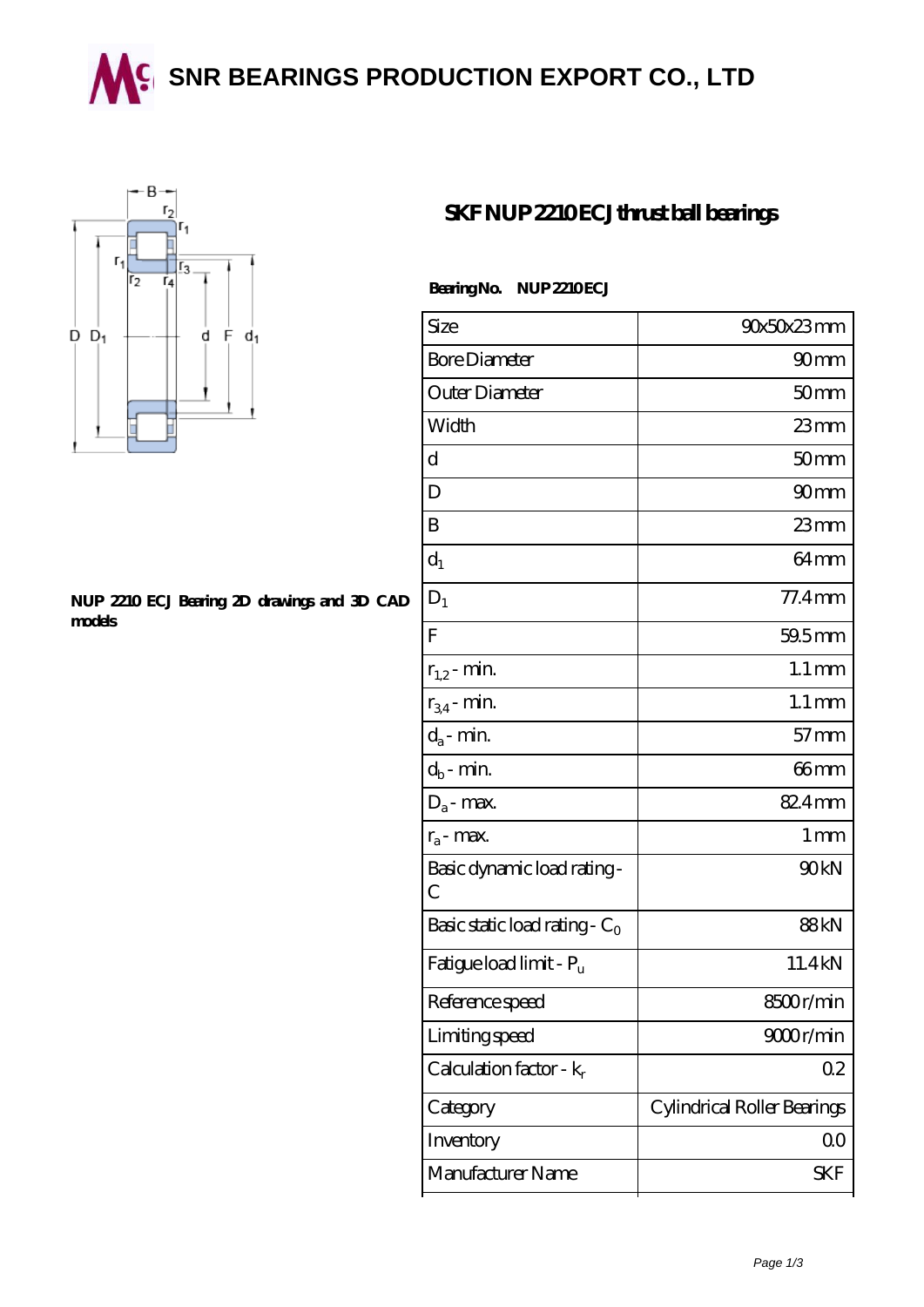

**M<sup>C</sup> [SNR BEARINGS PRODUCTION EXPORT CO., LTD](https://wqgit.com)** 

| Minimum Buy Quantity      | N/A                                                                                                                                                                                                                          |
|---------------------------|------------------------------------------------------------------------------------------------------------------------------------------------------------------------------------------------------------------------------|
| Weight / Kilogram         | Q619                                                                                                                                                                                                                         |
| Product Group             | <b>BO4144</b>                                                                                                                                                                                                                |
| <b>Bore Profile</b>       | Straight                                                                                                                                                                                                                     |
| Cage Material             | Steel                                                                                                                                                                                                                        |
| Precision Class           | RBEC 1   ISO PO                                                                                                                                                                                                              |
| Number of Rows of Rollers | Single Row                                                                                                                                                                                                                   |
| Separable                 | No                                                                                                                                                                                                                           |
| Rolling Element           | Cylindrical Roller Bearing                                                                                                                                                                                                   |
| Profile                   | Complete with Outer and<br>Inner Ring                                                                                                                                                                                        |
| Snap Ring                 | No                                                                                                                                                                                                                           |
| Internal Clearance        | CO-Medium                                                                                                                                                                                                                    |
| Retainer                  | Yes                                                                                                                                                                                                                          |
| Relubricatable            | Yes                                                                                                                                                                                                                          |
| Inch - Metric             | Metric                                                                                                                                                                                                                       |
| Other Features            | High Capacity   1 Rib Inner<br>Ring with Side Plate   2 Rib<br>Outer Ring   Cage on Outer<br>RingID                                                                                                                          |
| Long Description          | 50MM Bore; Straight Bore<br>Profile; 90MM Outside<br>Diameter, 23MM Width;<br>Steel Cage Matetrial; RBEC<br>1   ISO PO, Single Row, Not<br>Separable; No Snap Ring<br>Relubricatable; CO-Medium<br>Internal Clearance; Retai |
| Category                  | Cylindrical Roller Bearing                                                                                                                                                                                                   |
| <b>UNSPSC</b>             | 31171547                                                                                                                                                                                                                     |
| Harmonized Tariff Code    | 8482500000                                                                                                                                                                                                                   |
| Noun                      | Bearing                                                                                                                                                                                                                      |
| Manufacturer URL          | http://www.skf.com                                                                                                                                                                                                           |
| Manufacturer Item Number  | <b>NUP 2210ECJ</b>                                                                                                                                                                                                           |
| Weight/LBS                | 1.364                                                                                                                                                                                                                        |
| Outside Diameter          | 3543Inch   90Millimeter                                                                                                                                                                                                      |